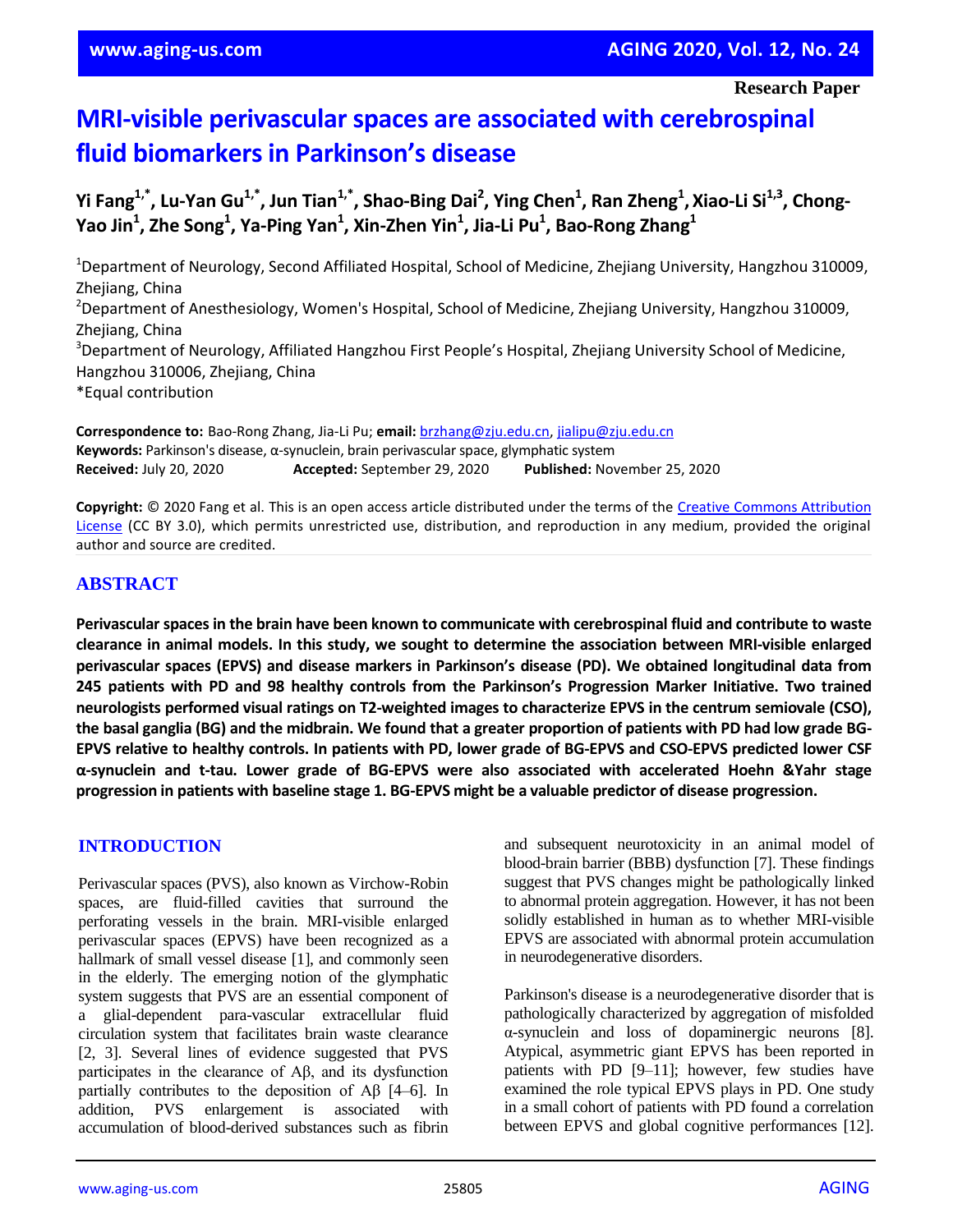However, recent evidence suggested that PVS and the glymphatic system also contributed to the clearance of αsynuclein [13]. In addition, increased BBB permeability and fibrin accumulation in the PVS has been reported in the striatum of postmortem PD brain, although PVS area was not quantitatively measured in autopsy [14]. For these reasons, further research regarding the clinical implications of EPVS in PD is warranted.

In the present study, using data from the Parkinson's Progression Marker Initiative (PPMI), we explored the link between MRI-visible EPVS and CSF biomarkers in patients with PD and healthy controls (HC). We also explored the clinical significance of EPVS in relation to motor and nonmotor symptom progression in patients with PD.

# **RESULTS**

## **Baseline characteristics and EPVS in PD patients and HC**

The final analysis included 245 patients with PD and 98 HCs. Baseline characteristics are presented in Table 1. Notably, patients with PD had a higher percentage of low-grade EPVS in the BG. Although the percentage of smoking history and diabetes mellitus was statistically different between patients with PD and HC, these two factors were not associated with the burden of EPVS according to previous studies [15, 16]

#### **EPVS and biomarkers**

Overall, patients with lower EPVS scores had lower CSF protein values. After adjusting for age and sex, there were significant main effects of CSO-EPVS and BG-EPVS scores on CSF α-synuclein and t-tau levels (Table 2 and Figure 1A–1D), but not on p-tau nor Aβ levels (Figure 1E, 1F) in the mixed model. After cases with CSF hemoglobin levels > 200 ng/ml were excluded  $(N = 141)$ , the effect of BG-EPVS remained significant, and the effect of CSO-EPVS became marginally significant (Table 2).

The association between EPVS and CSF protein at baseline is shown in Figure 1. For HCs, no significant associations between CSF protein values and EPVS scores were observed (Figure 1G, 1H).

#### **EPVS, motor symptoms and disease severity**

Neither EPVS score nor EPVS score by disease duration interaction effect had a significant effect on MDS-UPDRS III scores in the linear mixed model. However, we found that higher BG-EPVS scores were associated with higher baseline MDS-UPDRS III scores

after adjusted for age of disease onset and sex in a linear regression model (β = 2.094, 95% CI: 0.152–4.036,  $p = 0.036$ ) (Figure 2A).

The loss-to-follow-up rate after year 3 was 1.87% (2/107) for patients with baseline  $H\&Y$  stage 1 and 11.76% (16/136) for stage 2 patients. For H&Y stage 1 patients at baseline ( $N = 107$ ), Cox regression revealed a decreased risk of H&Y stage progression in patients with low-grade BG-EPVS (HR =  $0.623$ , 95% CI: 0.402 - 0.963, P = 0.033) after adjusted for baseline MDS-UPDRS III score, sex, age at diagnosis, and levodopa equivalent doses. There was no such effect for stage 2 patients at baseline  $(N = 136, HR = 1.204, 95\% \text{ CI: } 0.657 - 2.206).$ 

In brief, we found that higher BG-EPVS levels were associated with higher MDS-UPDRS III scores at baseline. Lower BG-EPVS levels were associated with faster H&Y stage progression.

#### **EPVS, nonmotor symptoms, and dopaminergic innervation**

The associations between EPVS and nonmotor symptoms are presented in Table 3. We found that high BG-EPVS were associated with low normative UPSIT scores and symbol digit modalities scores, which represent olfactory function and attention-processing speed, respectively (Figure 2C, 2E). Additionally, we observed a mildly elevated score on the Benton Judgment of Line Orientation, a visuospatial perception test, in patients with high CSO-EPVS scores (Figure 2D). We observed no significant associations between EPVS and global cognition, memory, working memory, or executive function, and striatal binding ratio. The EPVS score \* disease duration interaction effect was not significant in any of the models.

# **DISCUSSION**

Inspired by recent findings that PVS are involved in brain waste clearance and that there may be a bidirectional relationship between dysfunction in this system and neurodegenerative disorders [17], the current study examined the relationship between MRI-visible EPVS and disease markers. We found that the proportion of low-grade BG-EPVS was higher in patients with PD than in HCs. Lower BG-EPVS and CSO-EPVS scores were associated with decreased CSF α-synuclein and t-tau values. In addition, lower BG-EPVS score was associated with accelerated H&Y stage progression.

Counterintuitively, we found that a lower portion of patients with PD had high-grade BG-EPVS relative to HCs. This finding was in line with one recent study (in preprint) that computationally measured PVS volume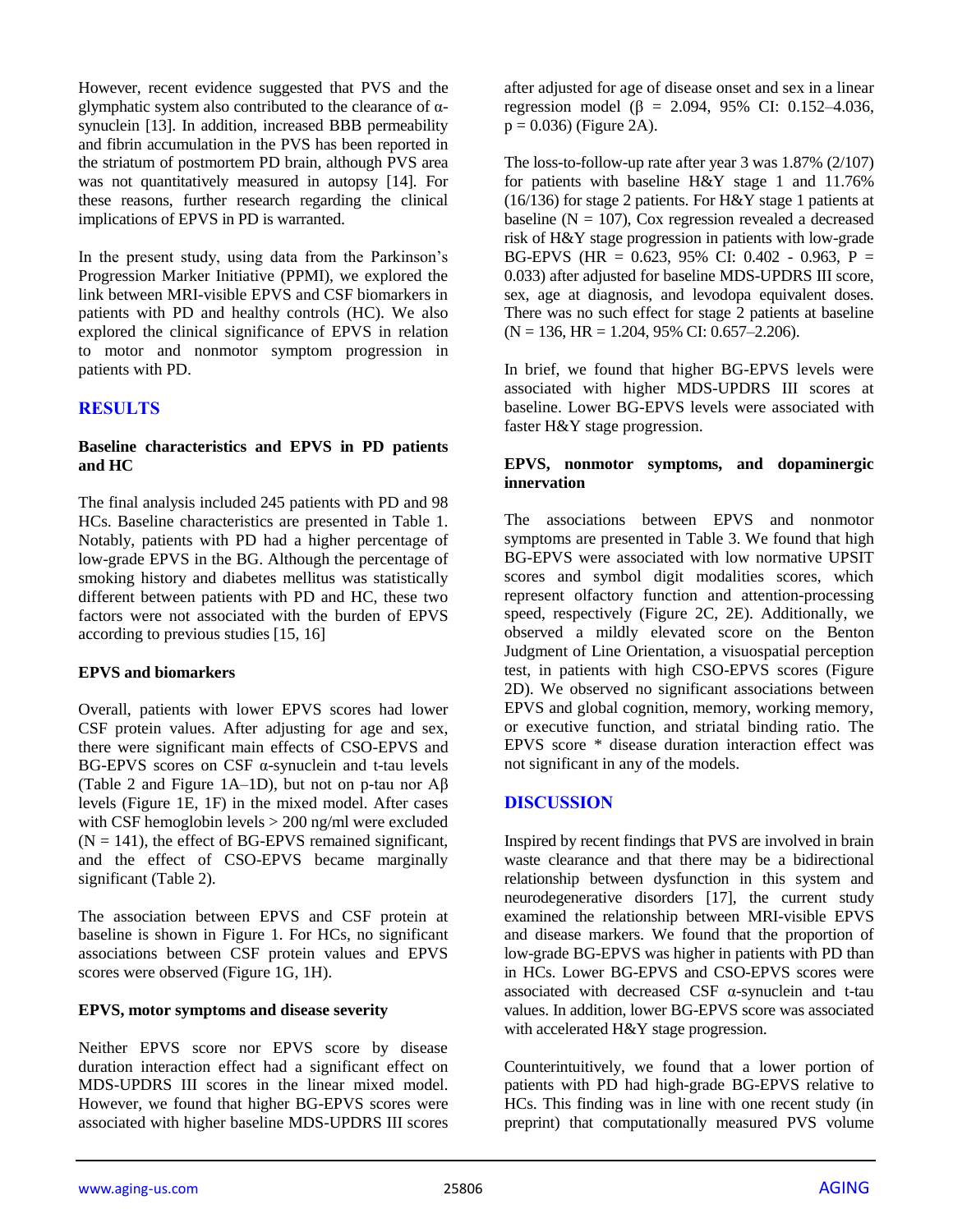| Table 1. Baseline characteristics and EPVS of patients with PD and healthy controls. |  |  |
|--------------------------------------------------------------------------------------|--|--|
|--------------------------------------------------------------------------------------|--|--|

|                                                   | PD, n=245          | $HC$ , n=98        | p value |
|---------------------------------------------------|--------------------|--------------------|---------|
| <b>Demographic characteristics</b>                |                    |                    |         |
| Age, $a$ <sup>a</sup> y, mean (SD)                | $60.60 \pm 9.83$   | $60.58\pm10.70$    | 0.935   |
| Male, $\frac{b}{n}$ (%)                           | 155(63.2)          | 66 (67.3)          | 0.476   |
| Education, <sup>a</sup> y, mean (SD)              | $15.31 \pm 2.96$   | $15.99 \pm 2.72$   | 0.081   |
| Race, White, $b_n$ (%)                            | 227 (92.6)         | 91 (92.8)          | 0.948   |
| APOE e4 carriers, $\frac{b}{n}$ (%)               | 62(25.3)           | 21(21.4)           | 0.401   |
| missing                                           | 21                 | $\tau$             |         |
| Smoking history, $\frac{b}{n}$ (%)                | 74 (30.2)          | 41 $(41.8)$        | 0.039   |
| Age at disease onset, y, mean (SD)                | $58.45 \pm 10.20$  |                    |         |
| Disease duration, m, mean (SD)                    | $6.60 \pm 6.75$    |                    |         |
| Vital signs, mean (SD)                            |                    |                    |         |
| Supine systolic blood pressure, <sup>a</sup> mmHg | $132.04 \pm 17.01$ | $133.00 \pm 16.38$ | 0.554   |
| Heart rate, <sup>a</sup> bpm                      | $67.72 \pm 10.88$  | $66.48 \pm 9.40$   | 0.283   |
| BMI, <sup>a</sup> kg/m^2                          | $27.13 \pm 4.60$   | $27.00 \pm 4.60$   | 0.877   |
| <b>Medical History</b>                            |                    |                    |         |
| Hypertension, $b_n$ (%)                           | 76(31.0)           | 36(36.7)           | 0.308   |
| Diabetes mellitus, $b_n$ (%)                      | 23(9.3)            | 2(5.0)             | 0.043   |
| missing                                           | $\overline{4}$     | $\boldsymbol{0}$   |         |
| Dyslipidemia, $b_n$ (%)                           | 90 (36.7)          | 17(42.5)           | 0.116   |
| <b>Clinical Evaluation, mean (SD)</b>             |                    |                    |         |
| MDS-UPDRS III <sup>a</sup>                        | $20.34 \pm 8.82$   | $0.76 \pm 1.81$    | 0.000   |
| $MOCA^a$                                          | $27.31 \pm 2.22$   | $28.33 \pm 1.17$   | 0.000   |
| missing                                           | 3                  | $\boldsymbol{0}$   |         |
|                                                   |                    |                    |         |
| $GDS_15^a$                                        | $2.22 \pm 2.27$    | $1.19 \pm 2.20$    | 0.000   |
| STAT <sup>a</sup>                                 | $64.38 \pm 17.70$  | $56.60 \pm 13.74$  | 0.000   |
| <b>EPVS CSO</b>                                   |                    |                    |         |
| low (score $\leq$ 2), $\frac{b}{n}$ (%)           |                    |                    |         |
| high (score $\geq$ 3), $\frac{b}{n}$ (%)          | 141 (57.6)         | 50(51.0)           | 0.271   |
| <b>BG</b>                                         | 104(42.4)          | 48 (49.0)          |         |
| low (score $\leq$ 1), $^b$ n (%)                  |                    |                    |         |
| high (score $\geq$ 2), $\frac{b}{n}$ (%)          | 177 (72.2)         | 52(53.1)           | 0.001   |
| <b>Midbrain</b>                                   | 68 (27.8)          | 46 (46.9)          |         |
| No (score 0), $^{b}$ n (%)                        |                    |                    |         |
| Yes (score 1), $^{b}$ n (%)                       | 67(27.3)           | 22(22.4)           | 0.350   |
|                                                   | 178 (72.6)         | 76 (77.5)          |         |

PD, Parkinson's disease; BMI, Body Mass Index; MDS-UPDRS, Movement Disorder Society-Unified Parkinson's Disease Rating Scale; MoCA, Montreal Cognitive Assessment; STAI, State-Trait Anxiety Inventory; GDS\_15, Geriatric Depression Scale Short\_15; INQ, interquartile range; EPVS, enlarged perivascular spaces; CSO, centrum semiovale; BG, basal ganglia. <sup>a</sup>Mann-Whitney U tests.

<sup>b</sup>χ2 test.

fraction in patients with early cognitive decline [18]. The authors found a significantly lower PVS volume fraction in the anterosuperior medial temporal lobe, which is primarily involved in early stage Alzheimer's disease. These findings suggested that the loss of observable signals of EPVS might be a manifestation of dysfunctional perivascular flow caused by abnormal protein aggregation, because PVS visibility on MRI relies strictly on CSF signal detection. In PD, it is likely that there is involvement of misfolded α-synuclein. This was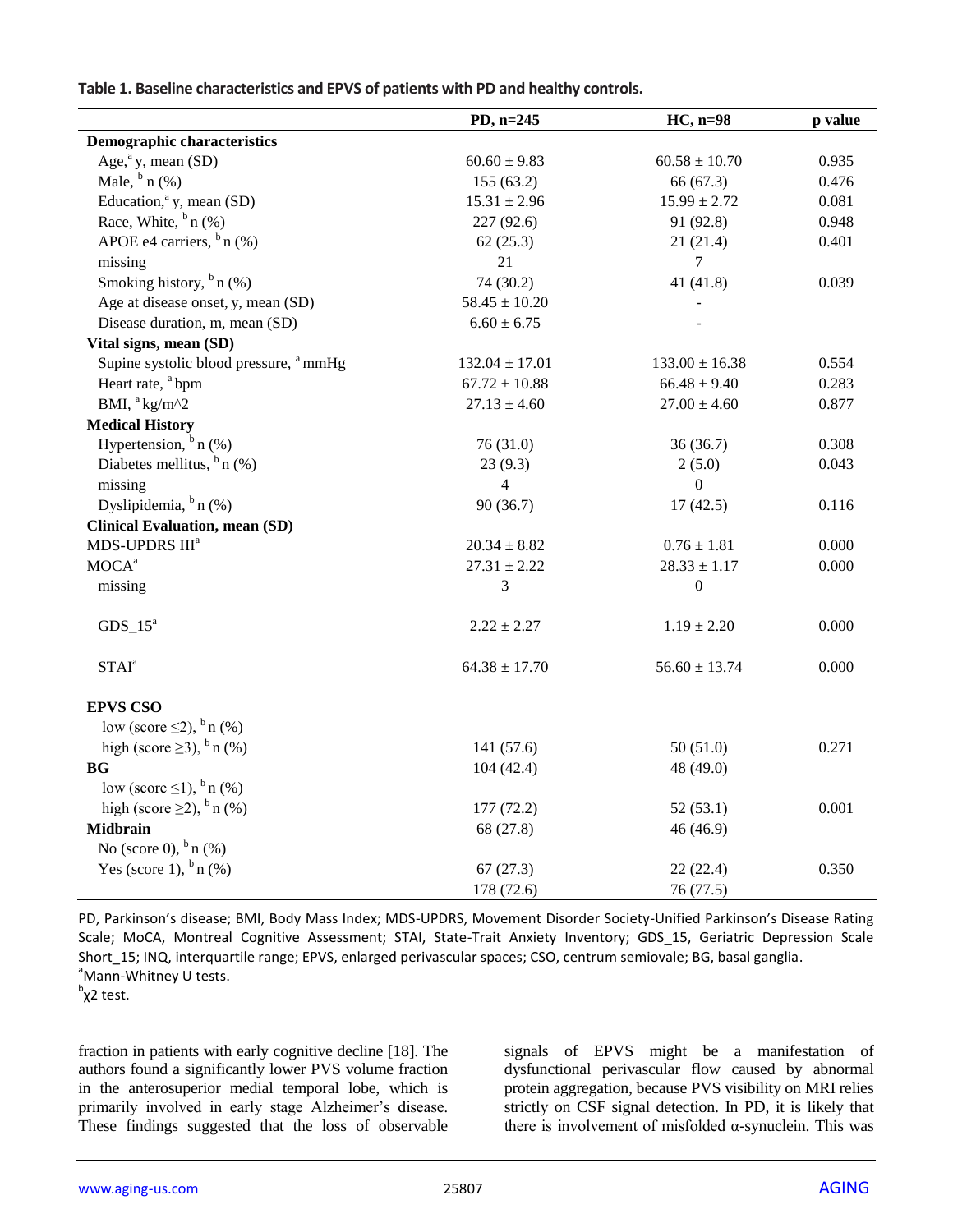## **Table 2. Association between CSF biomarkers and EPVS.**

|                                         | <b>CSO-EPVS</b>      |       | <b>BG-EPVS</b>      |       | <b>Midbrain-EPVS</b>        |       |
|-----------------------------------------|----------------------|-------|---------------------|-------|-----------------------------|-------|
|                                         | Estimate (95% CI)    | p     | Estimate (95% CI)   | p     | Estimate (95% CI)           | p     |
| $CSF$ $\alpha$ -synuclein               | 98.6 (3.1, 194.0)    | 0.044 | 138.2 (6.7, 269.7)  | 0.041 | 29.7 (-137.9, 197.3)        | 0.729 |
| $CSF$ a-synuclein (Low Hb) <sup>a</sup> | $92.1 (-9.7, 193.7)$ | 0.076 | 180.3 (40.7, 320.0) | 0.012 | $47.8(-130.4, 226.0)$       | 0.528 |
| <b>CSF</b> t-tau                        | 10.5(1.5, 19.5)      | 0.023 | 12.8(0.4, 25.2)     | 0.045 | $-2.1$ ( $-18.0$ , $13.8$ ) | 0.796 |
| CSF p-tau                               | $0.78(-0.16, 1.71)$  | 0.104 | $0.73(-0.49, 1.95)$ | 0.240 | $-0.79$ $(-2.33, 0.75)$     | 0.316 |
| $CSF$ A $\beta$                         | $25.3(-33.1, 86.6)$  | 0.397 | 24.1 (-57.5, 105.8) | 0.563 | $-27.0$ ( $-127.7, 73.7$ )  | 0.600 |

Note: Since there was no significant effect of disease duration \* EPVS interaction, values in this table were derived from linear mixed model that did not contain the interaction as a fixed effect.

 $^{\circ}$  Cases with CSF hemoglobin levels > 200 ng/ml were eliminated (N=141 across time).

supported by the finding that lower EPVS levels correlate with lower CSF  $\alpha$ -synuclein values in the current study, which were attributable to increased aggregation of  $\alpha$ synuclein within brain [19]. It is also likely that abnormal proteins (e.g., fibrin) that are associated with increased BBB permeability in striatum [14] are involved. However, it should be noted that the potential association between EPVS and protein accumulation is likely regionspecific, and EPVS in other regions are likely associated with risk factors of cerebral small vessel disease as established in previous studies [20].

Contrary to previous theories that MRI-visible EPVS represent waste accumulation and predict worse clinical outcomes [21], we found that lower BG-EPVS levels are associated with decreased CSF α-synuclein, t-tau, and accelerated H&Y progression. Previous studies have established that there is decreased CSF  $\alpha$ synuclein levels in patients with PD [22, 23], and although controversial [24, 25], low CSF α-synuclein appears to predict increased disease severity [23, 26– 28]. In general, t-tau and p-tau levels were closely correlated. However, t-tau was recognized as a nonspecific marker of neuronal injury and degenerative changes [29], while p-tau specifically represents tau pathology [30]. As levels of p-tau and Aβ did not differ between EPVS levels in patients with PD, and the effects of EPVS on CSF proteins were not replicated in HCs, the current findings indicated disease-specific PVS dysfunction in patients with PD.

Evidence linking low grade BG-EPVS to worse clinical outcomes in this study included the decreased risk of H&Y progression in baseline stage 1 patients revealed by Cox regression, which concords with previous reports regarding an association between decreased CSF and disease severity [23, 26, 27]. However, several other observations in this study do not support this association. First, there was no association between BG-

EPVS and dopaminergic innervation as reflected by the striatal binding ratio quantified using DaT scan. However, a recent post-mortem study reported that neuron counts in the substantia nigra pars compacta did not correlate with mean striatal binding ratio [31]. Second, we did not find a significant effect of BG-EPVS on MDS-UPDRS score progression across time. This was partially explained by the fact that the H  $&$  Y scale was more responsive to progression than the UPDRS III [32]. Third, Cox regression for baseline H&Y stage 2 patients did not yield a consistent result. We would argue that the much higher loss-to-follow-up rate in stage 2 patients caused a bias. The loss-tofollow-up rate after year 3 was 1.87% in baseline H&Y stage 1, while this number was 11.76% in stage 2, exceeding 5%, and potentially threatening the validity of the data [33]. Therefore, the potential association between BG-EPVS and disease progression remains to be verified in further studies.

In the current study, EPVS levels in both CSO and BG correlated with CSF α-synuclein and t-tau levels, while low BG EPVS levels were more prevalent in PD and were associated with accelerated H&Y stage. It is likely that, in regions that were not primarily involved with abnormal protein accumulation, EPVS represents an increased secretion of water/decreased clearance of fluid, and/or increased resistance to perivascular fluid flow that leads to dilution of CSF proteins.

Although previously considered benign in elderly adults, several studies have reported negative associations between EPVS scores and cognitive function in healthy participants [34, 35] and in patients with previous cerebrovascular incidents [36]. In this cohort of patients with PD, we found that higher BG-EPVS scores were associated with worse olfactory function and attentionprocessing speed. Olfactory dysfunction is one of the prodromal symptoms of PD [37]. A recent longitudinal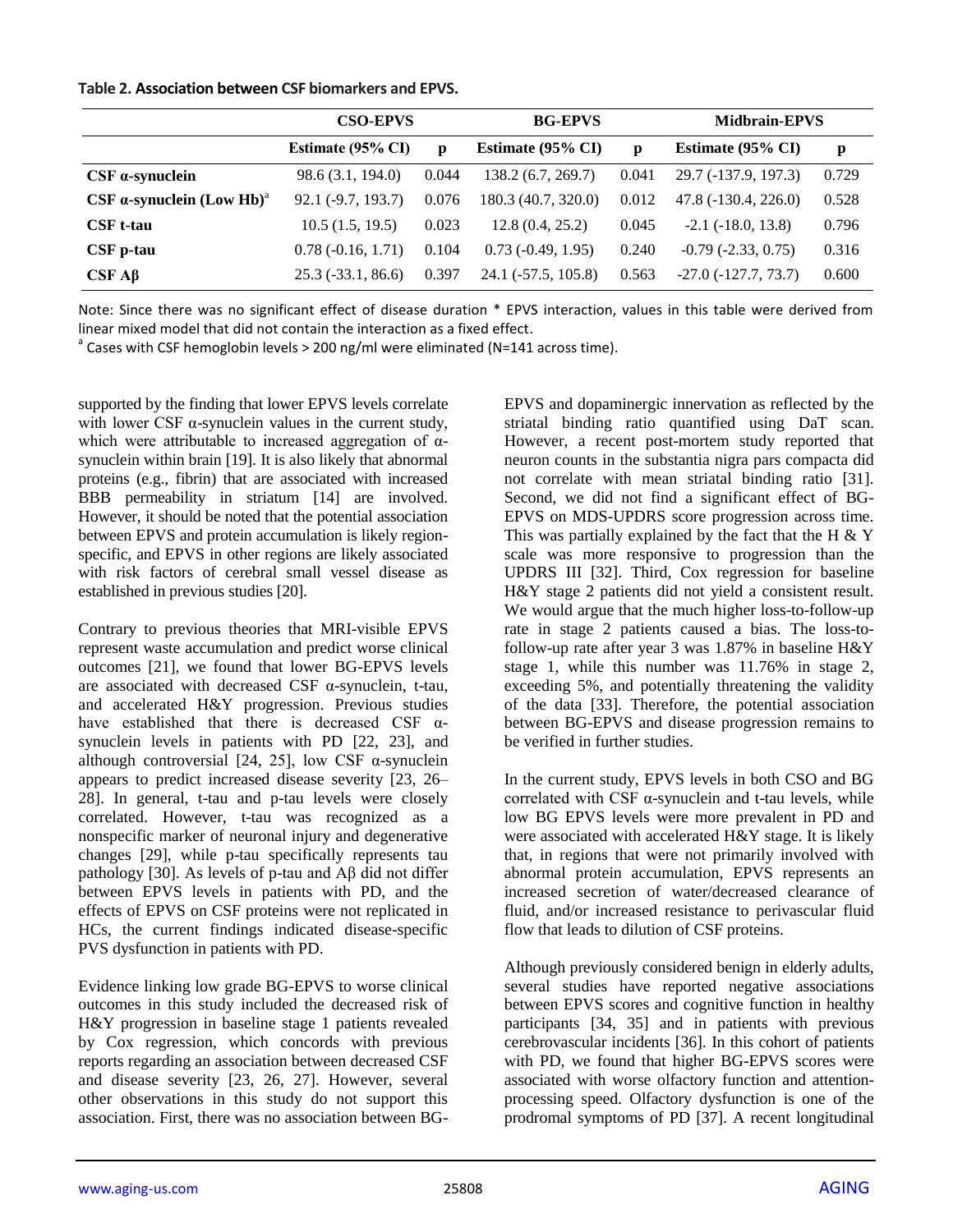

**Figure 1. Association between EPVS and CSF proteins.** (**A–D**): baseline CSF α-synuclein (**A**, **B**) and t-tau (**C**, **D**) values separated by low/high grade CSO EPVS (**A**, **C**) and BG EPVS (**B**, **D**) in patients with PD. (**E**, **F**): baseline CSF Aβ (E) and p-tau (**F**) values separated by low/high grade BG-EPVS in patients with PD. (**G**, **H**): baseline CSF α-synuclein (**G**) and t-tau (**H**) values separated by low/high grade BG-EPVS in patients with PD. Lines represent median with interquartile range. Significance on figures represent Spearman correlation of baseline EPVS and CSF proteins. For result of repeated measure linear mixed model, please refer to Table 2.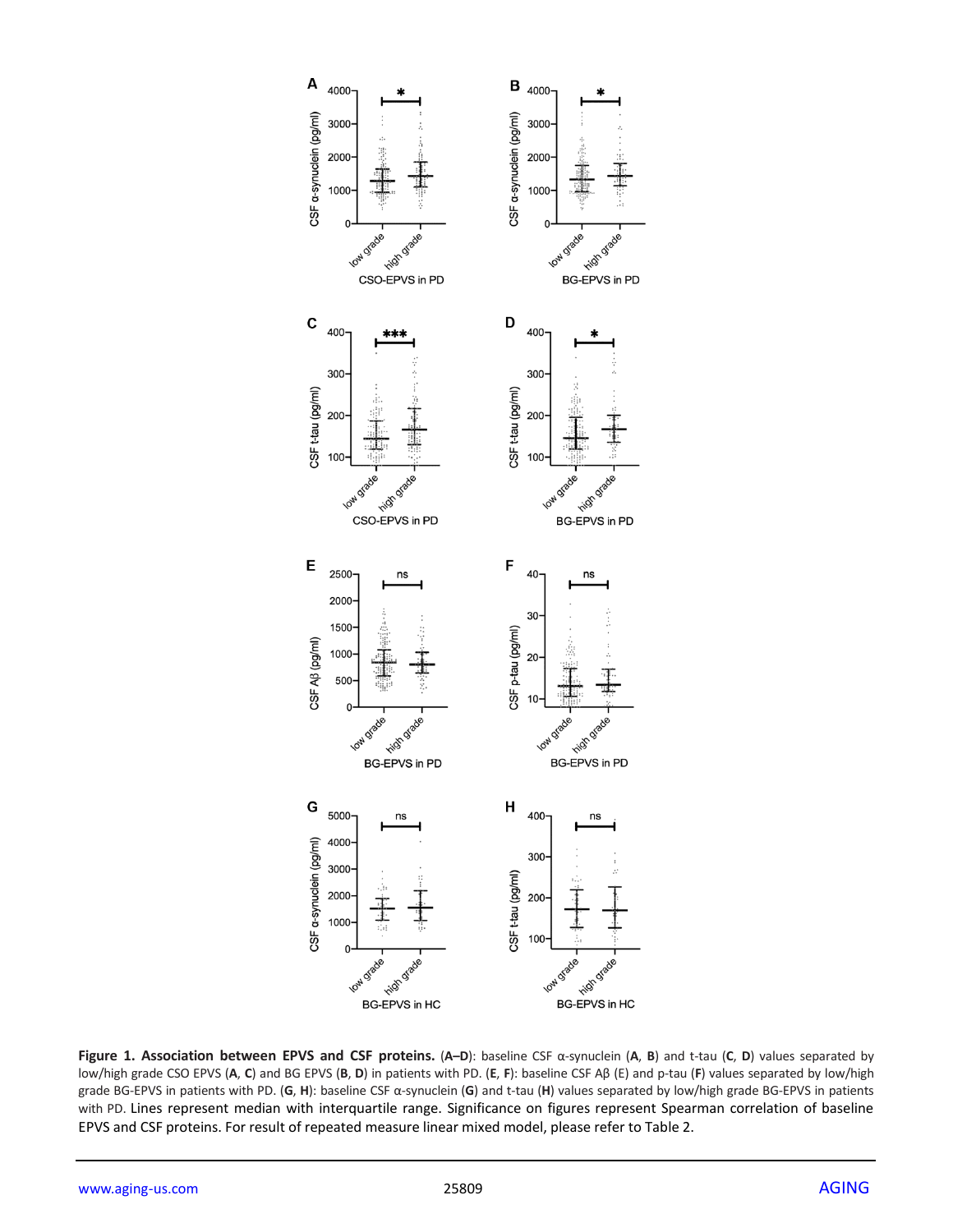study revealed that progressive olfactory impairment during the course of PD was associated with basal ganglia volume loss [38]. Our finding that BG-EPVS was negatively associated with attention-processing speed is accordance with previous studies in patients with cerebral small vessel disease [39] and the general population [40]. In addition, several cognitive psychology studies have demonstrated that BG plays a crucial role in attention shifting [41, 42]. Taken together, it appears that high grade EPVS distort the normal anatomy, destroying neighboring white matter tracts, and subsequently causing reduced performance in associated neural processes.

In the current study, we incidentally found that patients with higher CSO-EPVS scores had mildly better visuospatial task performance. One recent meta-analysis revealed a similar finding in that EPVS in the hippocampus contributed to better memory performances [36]. These findings require further validation, and the mysterious nature of the positive association between EPVS and cognitive performances remains to be determined.

This study has some limitations. First, in the current study, we did not find any associations between midbrain EPVS and biomarkers. It is likely that the binary rating



**Figure 2. Association between EPVS and clinical outcomes.** (**A**) Baseline MDS-UPDRS III score separated by BG-EPVS grades. (**B**) Kaplan–Meier estimation of time to transit from baseline H&Y grade 1 to grade 2 between low-grade and high-grade BG-EPVS groups. Patients with low-grade BG-EPVS had increased risk of H&Y stage progression (HR: 0.637, 95% CI: 0.411-0.986, P=0.033) compared to patients with high-grade BG-EPVS. (**C-E**) Baseline normative UPSIT score (**C**), BJLOT score (**D**), and SDM score (**E**) separated by EPVS grades in BG (**C, E**) and CSO (**D**). Note that there were no significant time\*EPVS interaction effects, significance on figures are calculated from multivariate regression using baseline data. For result of repeated measure linear mixed model, please refer to table 2. Lines represent mean ± SEM. UPSIT: University of Pennsylvania Smell Identification. Test BJLOT: Benton Judgment of Line Orientation Test SDM: Symbol Digit Modality Test.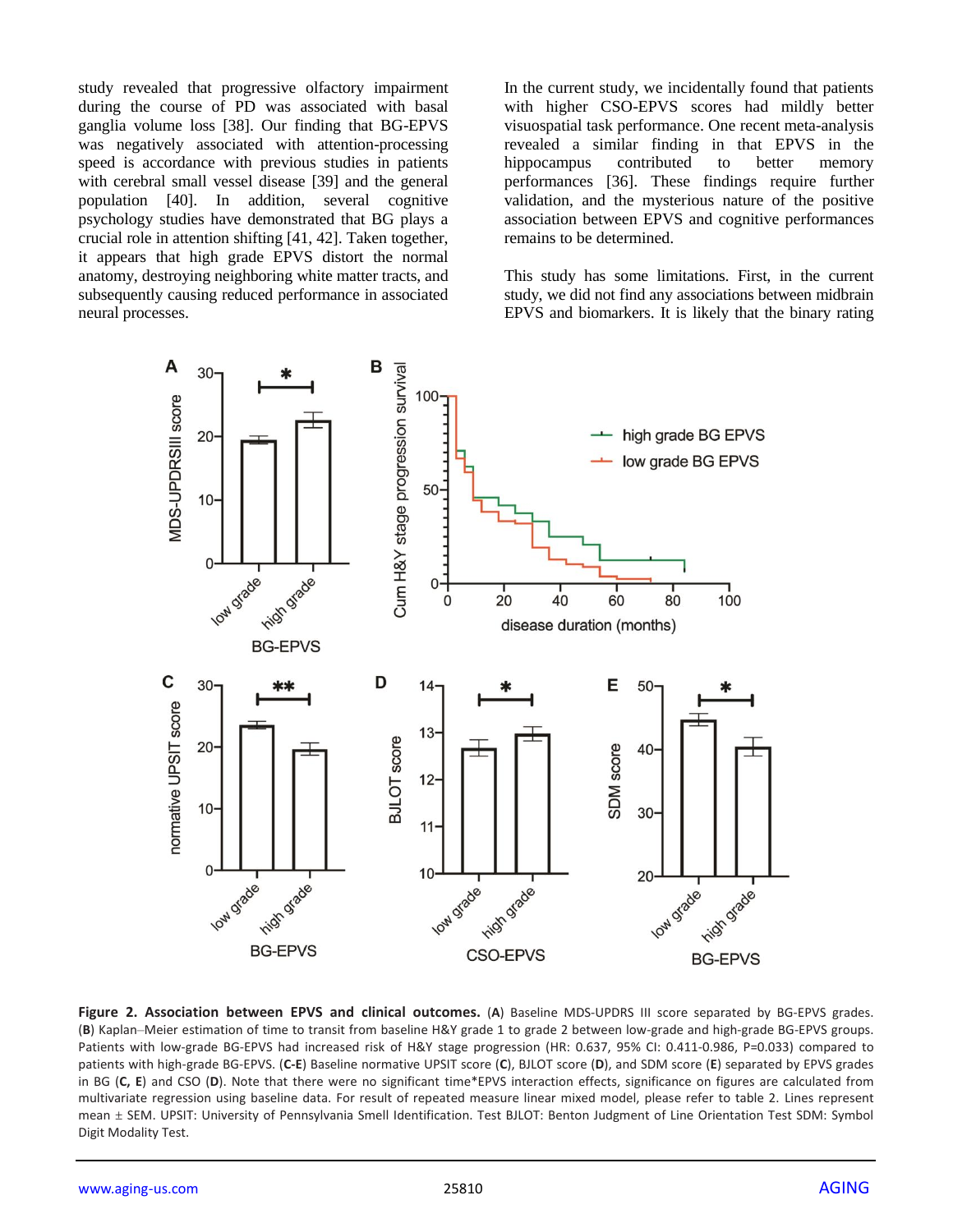| Table 3. Association between clinical variables and EPVS. |  |  |  |  |  |
|-----------------------------------------------------------|--|--|--|--|--|
|-----------------------------------------------------------|--|--|--|--|--|

|                                | <b>CSO-EPVS</b>             |              | <b>BG-EPVS</b>              |              | <b>Midbrain-EPVS</b>        |              |
|--------------------------------|-----------------------------|--------------|-----------------------------|--------------|-----------------------------|--------------|
|                                | Estimate (95% CI)           | $\mathbf{p}$ | Estimate (95% CI)           | $\mathbf{p}$ | Estimate (95% CI)           | $\mathbf{p}$ |
| <b>MDS-UPDRS I</b>             | $-0.01$ $(-0.63, 0.61)$     | 0.972        | $0.23$ ( $-0.63$ , $1.07$ ) | 0.606        | $-0.19(-1.27, 0.89)$        | 0.728        |
| <b>MDS-UPDRS II</b>            | $-0.02$ $(-0.76, 0.73)$     | 0.970        | $0.57(-0.47, 1.60)$         | 0.282        | $0.91 (-0.40, 2.21)$        | 0.174        |
| <b>MDS-UPDRS III</b>           | $-0.46$ $(-1.92, 1.00)$     | 0.538        | $0.49(-1.52, 2.51)$         | 0.632        | $-0.10$ $(-2.65, 2.45)$     | 0.940        |
| <b>UPSIT</b>                   | $-0.74$ $(-2.00, 0.51)$     | 0.248        | $-2.08$ $(-3.86, -0.29)$    | 0.023        | $-1.93(-4.11, 0.25)$        | 0.085        |
| <b>Mean caudate SBR</b>        | $-0.05$ $(-0.14, 0.03)$     | 0.230        | $0.05$ ( $-0.07, 0.16$ )    | 0.449        | $-0.06(-0.21, 0.08)$        | 0.393        |
| <b>Mean putamen SBR</b>        | $0.00$ ( $-0.04$ , $0.04$ ) | 0.864        | $0.02$ ( $-0.04$ , $0.08$ ) | 0.470        | $-0.04$ $(-0.12, 0.03)$     | 0.246        |
| <b>SCOPA</b>                   | $0.48(-0.81, 1.77)$         | 0.466        | $1.16(-0.63, 2.94)$         | 0.205        | $1.57(-0.67, 3.81)$         | 0.171        |
| MoCA                           | $0.15(-0.24, 0.54)$         | 0.442        | $0.06(-0.50, 0.62)$         | 0.825        | $0.55(-0.11, 1.22)$         | 0.106        |
| <b>BJLOT</b>                   | 0.39(0.11, 0.67)            | 0.007        | $0.06(-0.35, 0.46)$         | 0.786        | $0.42$ ( $-0.07, 0.90$ )    | 0.094        |
| <b>HVLT</b> total recall       | $-0.10(-1.73, 1.53)$        | 0.907        | $-0.84$ $(-3.15, 1.49)$     | 0.481        | $1.94 (-0.86, 4.73)$        | 0.176        |
| <b>HVLT</b> delayed recall     | $-0.34(-1.97, 1.29)$        | 0.682        | $-1.05$ $(-3.37, 1.28)$     | 0.380        | $1.08(-1.73, 3.89)$         | 0.451        |
| <b>HVLT</b> retention          | $-0.43$ $(-1.65, 0.79)$     | 0.493        | $-1.17(-2.93, 0.61)$        | 0.199        | $-0.09$ $(-2.21, 2.02)$     | 0.932        |
| <b>HVLT</b> rec disc index     | $-0.46$ $(-1.82, 0.90)$     | 0.509        | $-0.23$ $(-2.20, 1.74)$     | 0.819        | 1.64(0.71, 3.99)            | 0.172        |
| <b>LNS</b>                     | $-0.06$ $(-0.45, 0.34)$     | 0.779        | $-0.18(-0.74, 0.38)$        | 0.530        | $0.37(-0.31, 1.04)$         | 0.288        |
| <b>Semantic Fluency Test</b>   | $1.06(-0.46, 2.58)$         | 0.173        | $0.12$ ( $-2.05$ , $2.29$ ) | 0.915        | $0.05$ ( $-2.58$ , $2.67$ ) | 0.973        |
| <b>Symbol Digit Modalities</b> | $-1.15$ ( $-2.59$ , 0.28)   | 0.117        | $-2.03$ $(-4.05, -0, 01)$   | 0.050        | $-0.68$ $(-3.20, 1.84)$     | 0.599        |

MDS-UPDRS: Movement Disorder Society-Unified Parkinson's Disease Rating Scale

UPSIT: University of Pennsylvania Smell Identification Test.

SBR: Striatal Binding Ratio.

SCOPA: Scales for Outcome in Parkinson's Disease.

MoCA: Montreal Cognitive Assessment.

BJLOT: Benton Judgment of Line Orientation Test.

HVLT: Hopkins Verbal Learning Test.

HVLT Rec disc index: Hopkins Verbal Learning Test Recognition discrimination index.

LNS: Letter Number Sequencing.

(0 for none vs. 1 for  $\geq$  1 EPVS counted) in the slice of midbrain with highest number of EPVS [43] potentially underestimates the effects of midbrain EPVS. As MRI slice thickness (2, 3, 4, 5 mm) varies across different sites, attempts to summarize a total midbrain burden across levels would cause a bias in such a cohort. Midbrain is primarily involved with α-synuclein deposition in PD [44], yet midbrain EPVS received less attention relative to EPVS in CSO and BG in the literature. The underlying pathophysiology of midbrain EPVS and its potential association with neurodegenerative diseases, PD in particular, remains to be further studied. Second, future studies that explore the relative contributions of BBB permeability and glymphatic system dysfunction to the EPVS and protein aggregation by contrast MRI would be necessary. Third, as a limited number of patients had MRI scans over the follow-up period, we did not examine the dynamic relationship between changes in EPVS and CSF biomarkers and clinical variables. Besides, for such a study, it would be necessary to examine the replicability of the current findings in other cohorts and to calculate EPVS by automated, computational quantification

methods. In addition, further studies that explore the region-specific roles of EPVS in neurodegenerative diseases may be necessary. Future studies could utilize PET amyloid and tau imaging, and computationally calculate the volume of EPVS in key regions of interest in MRI images.

Extending the previous understanding that BG-EPVS was associated with hypertensive arteriopathy-related intracerebral hemorrhage [45, 46], the current findings suggest that BG-EPVS also likely played a part in neurodegenerative disorders. Our results suggest that, MRI-visible EPVS have a complex association with disease factors in patients with PD. On the one hand, decreased visibility of EPVS in key regions, as a potential consequence of obstructed CSF flow in PVS, were likely related to clinical events that were the consequence of abnormal protein aggregation (e.g., disease stage progression). On the other hand, a high EPVS burden likely resulted in disrupted local neuroanatomy related to worsening of specific symptoms such as olfaction, and attention-processing speed.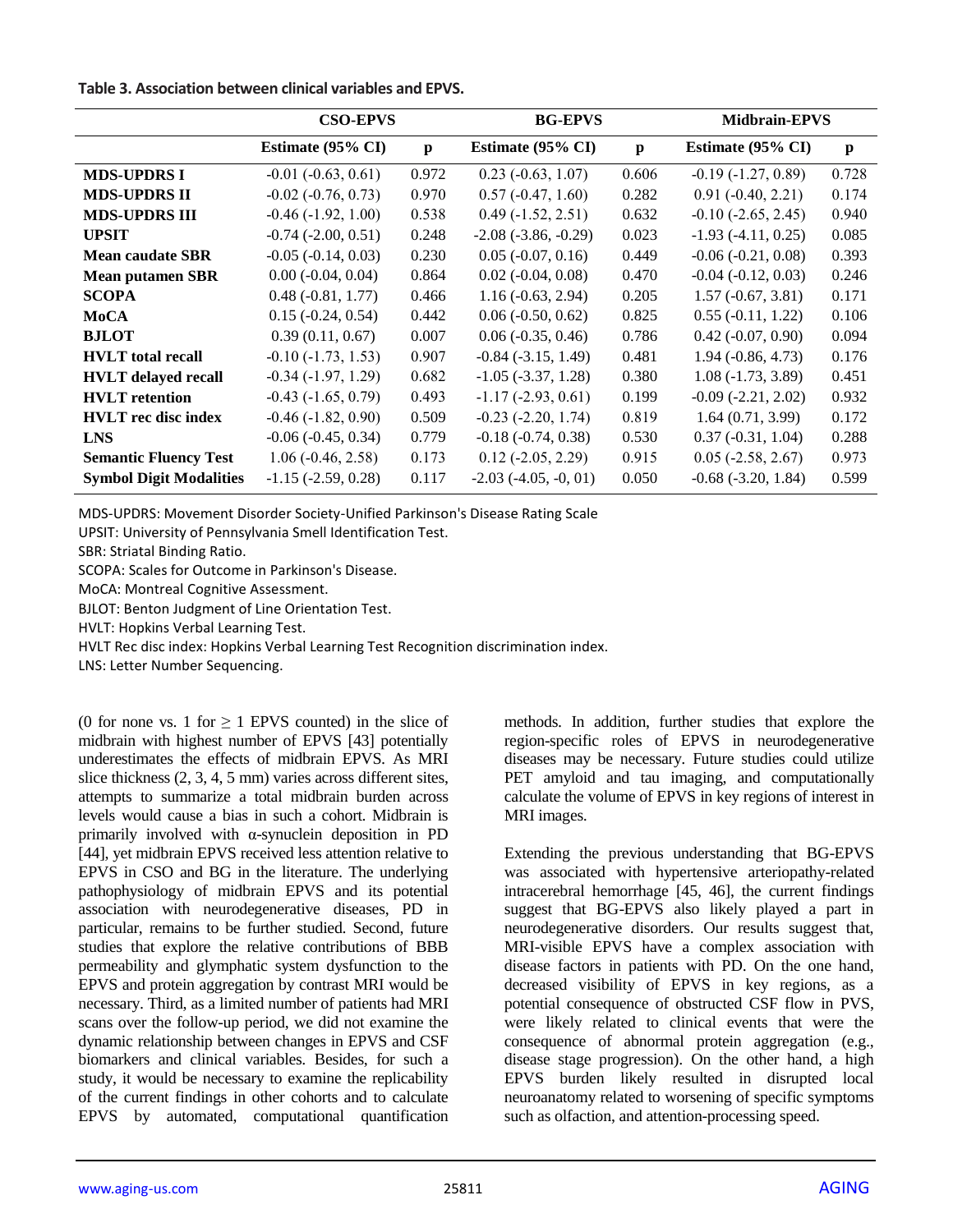# **MATERIALS AND METHODS**

#### **Data sources**

The data for this study were obtained from the Parkinson's Progression Marker Initiative (PPMI) [47], which is an ongoing, prospective, longitudinal, observational, international, and multicenter study aimed at identifying PD biomarkers. We obtained approval to access the PPMI database and investigated CSF, clinical, and neuroimaging data. The PPMI study was approved by the institutional review board of all participating sites, and written informed consent was obtained from all participants by the site investigators.

#### **Study participants**

Major inclusion criteria for the PD cohort in the PPMI included were as follows: (1) drug naïve; (2) diagnosed with PD within the past 2 years; (3) Hoehn and Yahr (H and Y) stage 1 or 2 at baseline; (4) age 30 years or older; and (5) striatal dopaminergic dysfunction on SPECT. Of the whole PPMI-PD cohort, a total of 287 patients with PD and 129 HC had baseline CSF protein values measured and underwent a T2 MRI scan. Of these, 42 patients and 31 HCs were excluded from this study based on the following exclusion criteria: (1) extensive concomitant white matter hyperintensity in the CSO that hindered the visibility of EPVS; (2) ischemic stroke at baseline or follow-up, which potentially alters the natural clinical course of PD; (3) poor image quality (low spatial resolution, poor image contrast, artifacts) that caused difficulties in rating; and (4) incomplete baseline demographic information. Finally, 245 patients with PD and 98 HCs were included in the final analysis. There were no significant difference between patients included and patients excluded in terms of demographics, clinical evaluation scales or CSF protein values, except for a mildly shorter duration (included:  $6.6 \pm 6.7$  months; excluded:  $8.1 \pm$ 6.8 months;  $p = 0.025$ ) and lower baseline Movement Disorder Society-sponsored revision of the Unified Parkinson's Disease Rating Scale III (MDS-UPDRS III) score (included:  $20.3 \pm 8.8$ ; excluded:  $23.7 \pm 9.9$ ; p = 0.021). Clinical features, including demographic characteristics, motor severity, cognitive testing, and biomarkers were systematically assessed according to the PPMI study protocol.

#### **Clinical assessment**

Demographic and clinical features assessed for each patient included age, sex, years of education, race, smoking history, apolipoprotein E (APOE) e4 allele carriage state, body mass index, and metabolic indices.

Motor symptoms were evaluated at baseline, 3, 6, 9, 12, 18, 24, 30, 36, 42, 48, 54, 60, 72, 84, and 96 months. Rating scales included the MDS-UPDRS, the Modified Schwab and England Activities of Daily Living Scale, and H&Y staging. We analyzed UPDRS scores that were rated during the off condition (levodopa/dopaminergic agonist withheld for at least 6 hours prior to the visit).

Nonmotor symptoms were evaluated on a yearly basis. Cognitive tests included the Montreal Cognitive Assessment for global cognition, the Hopkins Verbal Learning Test for memory, the Benton Judgment of Line Orientation Test for visuospatial perception, the Letter-Number Sequencing and Semantic Fluency Test for working memory and executive function, and the Symbol Digit Modality Test for attention- processing speed. Olfaction was assessed using the University of Pennsylvania Smell ID test at baseline and was not evaluated annually. Autonomic function was evaluated using the Scale for Outcomes in Parkinson's Disease-Autonomic Dysfunction.

#### **CSF sample collection and analysis**

CSF was collected at baseline, 6, 12, 24, and 36 months. Levels of CSF Aβ42, total tau (t-tau), and phosphorylated tau (p-tau) at threonine 181 position were measured using the xMAP-Luminex platform with INNOBIA AlzBio3 immunoassay kit-based reagents. CSF α-synuclein concentrations were analyzed using commercially available enzyme-linked immunosorbent assay kits.

#### **Dopamine transporter imaging**

Dopamine imaging was performed by DaTscan at baseline, 12, 24, and 48 months. Quantitative DaTscan measures in striatal binding ratio of caudate and putamen uptake were downloaded.

#### **MRI acquisition**

According to PPMI protocol, Non-contrast enhanced T2-weighted brain MRI images were acquired using 1.5 or 3 Tesla MRI scanners at baseline. The T2-weighted images (axial acquisition, total scan time of 5 min and 8 s) were obtained from 21 different centers as part of the PPMI database. To minimize data bias between sites, the PPMI core optimized the acquisition sequence acquisition parameters across sites to maximize data comparability. For a detailed description of MRI protocols, please refer to ppmi-info.org.

#### **Manual rating of MRI-visible EPVS**

EPVS were defined as fluid-filled spaces with a signal intensity similar to CSF on all sequences, which followed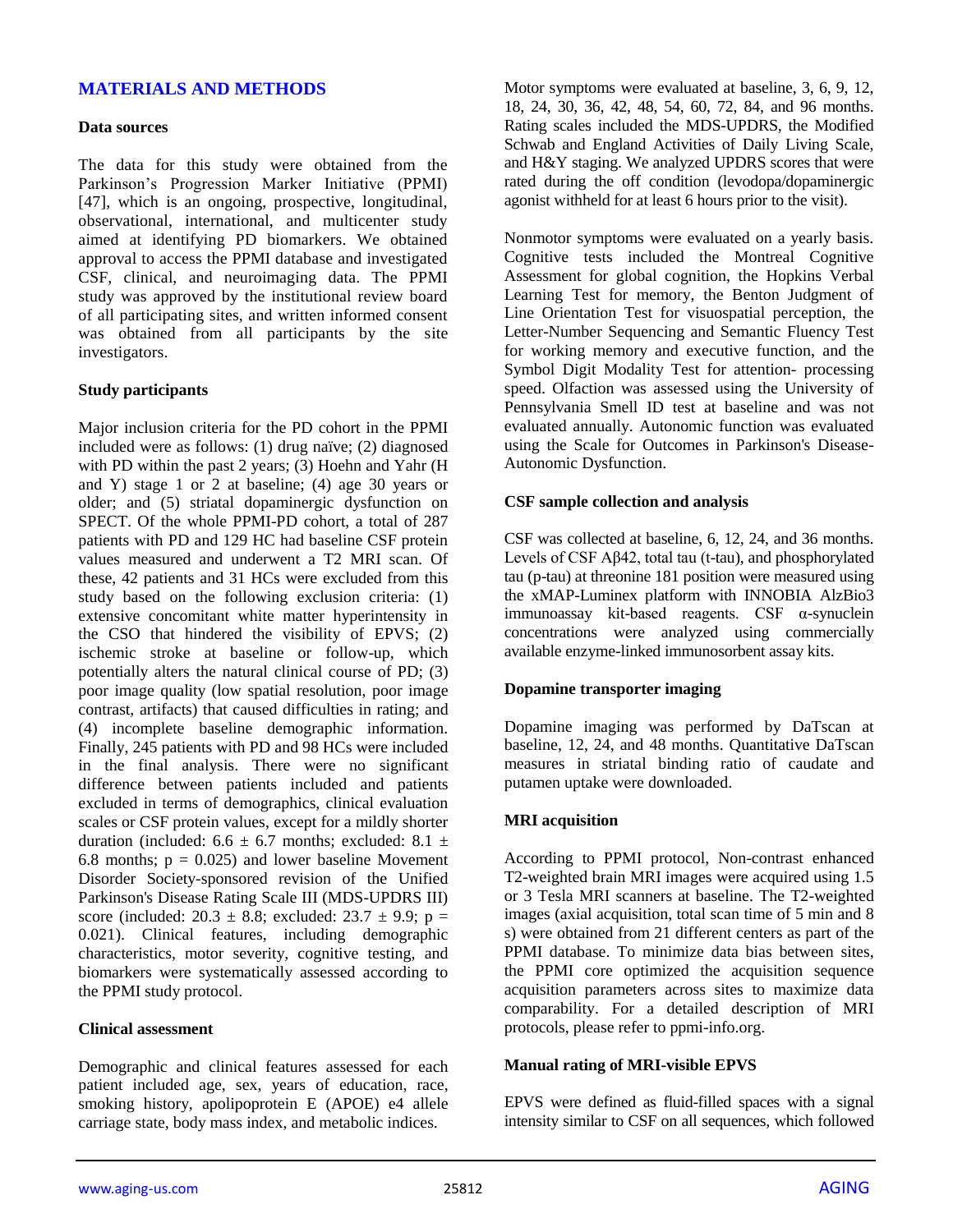the course of penetrating vessels, and were linear, round, or ovoid in shape. Following the STandards for ReportIng Vascular changes on nEuroimaging (STRIVE) [1], two trained neurologists (L.Y.G. and J.T. with 2-years and 9 years of experience, respectively), who were blinded to subject's clinical information, manually counted the numbers of EPVS independently. According to wellestablished PVS rating criteria [43], EPVS were rated using a 4-point visual rating scale on axial-T2 weighted images (0: no EPVS; 1: <10 EPVS; 2: 11–20 EPVS; 3:  $21-40$  EPVS; and  $4: >40$  EPVS) for the CSO and BG. Midbrain EPVS were rated in a binary fashion (0 for no EPVS, 1 for EPVS visible). EPVS rating was carried out on the slice with the highest number of EPVS after all the relevant slices for each anatomic area were scanned. Both hemispheres were counted, and the hemisphere with the higher score was used if there was asymmetry between the sides [43]. 'Representative figures of EPVS rating are demonstrated in Figure 3. As a limited number of patients had EPVS scores of 0 or 4, CSO-EPVS scores were further categorized into low-grade (score  $\leq$  2) and highgrade (score  $\geq$  3) and BG-EPVS scores were categorized into low-grade (score  $\leq$  1) and high-grade (score  $\geq$  2) for illustrative purposes. These categorizations are demonstrated in the figures; however, statistical analysis was carried out using the original values. Discrepancies were solved by consensus. T2-weighted images acquired at baseline were preferentially rated. In a few cases when images were not acquired at baseline, images acquired at follow-up visits were rated. The inter-rater Cohen's kappa scores were 0.63, 0.75, and 0.96 for the CSO, the BG and the midbrain EPVS scores, respectively. Major causes of discrepancies in EPVS scores included EPVS numbers at borderline, and vague lines.



**Figure 3. Examples of MRI-visible perivascular spaces.** (**A–D**) Examples of MRI-visible BG-EPVS. (A) grade 1; (**B**) grade 2; (**C**) grade 3; (**D**) grade 4. (**E–H**) Examples of MRI-visible CSO-EPVS. (**E**) grade 1; (**F**) grade 2; (**G**) grade 3; (**H**) grade 4. (**I**) Example of no MRI-visible midbrain-EPVS. (**J**) Examples of MRI-visible midbrain-EPVS.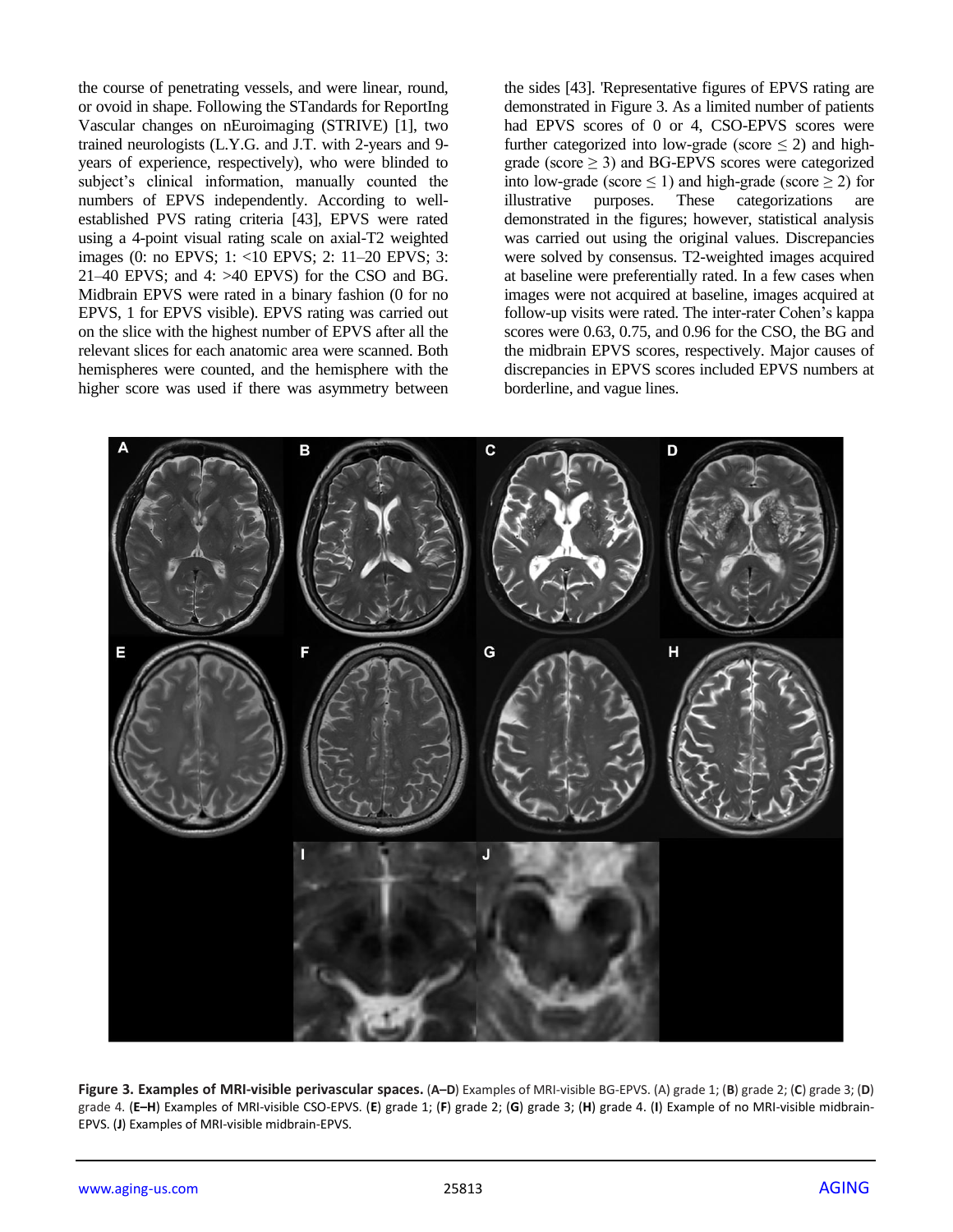# **Statistical analysis**

Data were downloaded from the PPMI database on April 2020. Statistical analysis was performed using SPSS software (IBM Corp, Armonk NY, USA). Graphs were plotted using GraphPad (San Diego, CA, USA). Demographic data, CSF biomarkers, clinical variables were compared between groups (PD patients included vs PD patients excluded and PD patients included vs HC included) using Chi-square tests for categorical variables and Mann-Whitney U tests for continuous variables.

Repeated-measure linear mixed models with random intercept were used to examine the effects of EPVS across time. We incorporate patients as random effects. Fixed effects included EPVS score, age, sex, and disease duration (years). For cognitive tests, we added apoe4 carrier status (positive: e2/e4, e3/e4, e4/e4 or negative: e2/e2, e2/e3, e3/e3) and years of education. Interactions between EPVS score and disease duration were treated as fixed effects in separate models to investigate whether EPVS score was associated with slope changes. For the statistical models we used initial EPVS scores. For illustrative purposes, we depicted high/low levels for BGand CSO-EPVS, due to the low number of cases in some of the score groups. For variables that had a significant main effect of EPVS, but no EPVS \* disease duration interaction, we plotted their values at baseline for illustrative purposes.

Using the same standard in a previous study that assessed longitudinal changes in CSF biomarkers in the PPMI cohort, three outliers of CSF α-synuclein levels that exceeded the 95% CI were excluded from the analysis [25]. CSF t-tau and p-tau levels that were recorded as < 80 pg/ml and < 8 pg/ml were excluded from the mixed model. To minimize the effect of CSF hemoglobin hemolysis on CSF  $\alpha$ -synuclein, we also reported results after samples with CSF hemoglobin  $>200$  ng/ml were excluded. The effect of EPVS on baseline UPSIT was tested using linear regression, since no longitudinal data was available. Covariates include age and sex.

A Cox regression was performed to examine the association between EPVS scores and H&Y stage progression. Age of disease onset, sex, baseline MDS-UPDRS III score were entered as covariates. Separate survival analysis was conducted for PD patients with baseline H&Y stage at 1 and 2. Covariates included baseline MDS-UPDRS III score, sex, age at diagnosis, and levodopa equivalent doses.

Values with  $p<0.05$  were regarded as statistically significant.

# **Abbreviations**

BBB: blood-brain barrier; BG: basal ganglia; CSF: cerebrospinal fluid; CSO: centrum semiovale; EPVS: enlarged perivascular spaces; HC: healthy controls; H & Y: Hoehn and Yahr; MDS-UPDRS: Movement Disorder Society sponsored revision of the Unified Parkinson's Disease Rating Scale.; PD: Parkinson's disease; PPMI: Parkinson's Progression Marker Initiative; PVS: Perivascular spaces.

# **AUTHOR CONTRIBUTIONS**

Y.F., L.G., J.T., J.P., B.Z. developed the study concept and design. Y.F conducted statistical analysis and drafted initial manuscript. L.G. and J.T., manually rated EPVS. S.D. and Y.C. contributed to statistical analysis. R.Z., X.S., and C.J. drafted a significant portion of the manuscript or figures. Z.S., Y.Y., and X.Y gave substantial contribution in interpretation of the data.

# **ACKNOWLEDGMENTS**

Data used in the preparation of this article were obtained from the Parkinson's Progression Markers Initiative (PPMI) database [\(https://www.ppmi-info.](https://www.ppmi-info.org/data) [org/data\)](https://www.ppmi-info.org/data). For up-to-date information on the study, visit [https://www.ppmi-info.org.](https://www.ppmi-info.org/)

 $PPMI - a$  public-private partnership – is funded by the Michael J. Fox Foundation for Parkinson's Research funding partners Abbvie, Allergan, Amathus therapeutics, Avid Radiopharmaceuticals, Biogen, BioLegend, Bristol-Myers Squibb, Celgene, Denali, GE Healthcare, Genentech, GlaxoSmithKline, Handl Therapeutics, Insitro, Janssen Neuroscience, Lilly, Lundbeck, Merck, Meso Scale Discovery, Pfizer, Piramal, Prevail, Roche, Sanofi Genzyme, Servier, Takeda, Teva, UCB, Verily, and Voyager Therapeutics, and Golub Capital. The full list of funding partners is found at [https://www.ppmi-info.org/fundingpartners.](https://www.ppmi-info.org/fundingpartners)

# **CONFLICTS OF INTEREST**

The authors report no financial disclosures.

# **FUNDING**

This work was supported by the National Natural Science Foundation of China's Major Regional International Cooperation Project [No. 81520108010], the National Natural Science Foundation of China [No.81771216], the Key Research and Development Program of Zhejiang Province [No. 2020C03020] and the Natural Science Foundation of Zhejiang Province [No.LY18H090003].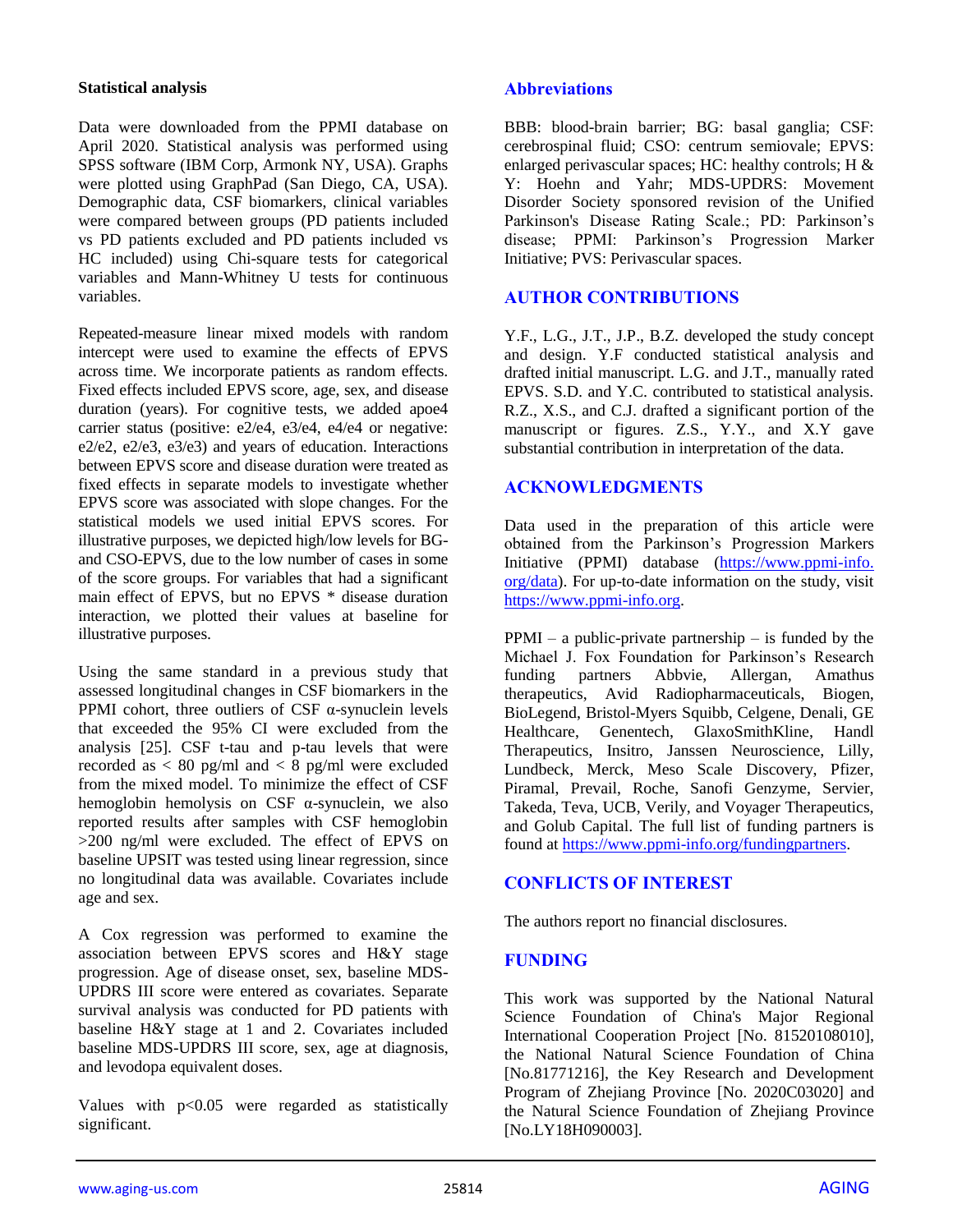# **REFERENCES**

1. Wardlaw JM, Smith EE, Biessels GJ, Cordonnier C, Fazekas F, Frayne R, Lindley RI, O'Brien JT, Barkhof F, Benavente OR, Black SE, Brayne C, Breteler M, et al, and STandards for ReportIng Vascular changes on nEuroimaging (STRIVE v1). Neuroimaging standards for research into small vessel disease and its contribution to ageing and neurodegeneration. Lancet Neurol. 2013; 12:822–38. [https://doi.org/10.1016/S1474-4422\(13\)70124-8](https://doi.org/10.1016/S1474-4422(13)70124-8)

PMID[:23867200](https://pubmed.ncbi.nlm.nih.gov/23867200)

- 2. Bakker EN, Bacskai BJ, Arbel-Ornath M, Aldea R, Bedussi B, Morris AW, Weller RO, Carare RO. Lymphatic clearance of the brain: perivascular, paravascular and significance for neurodegenerative diseases. Cell Mol Neurobiol. 2016; 36:181–94. <https://doi.org/10.1007/s10571-015-0273-8> PMID[:26993512](https://pubmed.ncbi.nlm.nih.gov/26993512)
- 3. Wardlaw JM, Benveniste H, Nedergaard M, Zlokovic BV, Mestre H, Lee H, Doubal FN, Brown R, Ramirez J, MacIntosh BJ, Tannenbaum A, Ballerini L, Rungta RL, et al, and colleagues from the Fondation Leducq Transatlantic Network of Excellence on the Role of the Perivascular Space in Cerebral Small Vessel Disease. Perivascular spaces in the brain: anatomy, physiology and pathology. Nat Rev Neurol. 2020; 16:137–53. <https://doi.org/10.1038/s41582-020-0312-z> PMID[:32094487](https://pubmed.ncbi.nlm.nih.gov/32094487)
- 4. Iliff JJ, Wang M, Liao Y, Plogg BA, Peng W, Gundersen GA, Benveniste H, Vates GE, Deane R, Goldman SA, Nagelhus EA, Nedergaard M. A paravascular pathway facilitates CSF flow through the brain parenchyma and the clearance of interstitial solutes, including amyloid β. Sci Transl Med. 2012; 4:147ra111. <https://doi.org/10.1126/scitranslmed.3003748> PMID[:22896675](https://pubmed.ncbi.nlm.nih.gov/22896675)
- 5. Hawkes CA, Sullivan PM, Hands S, Weller RO, Nicoll JA, Carare RO. Disruption of arterial perivascular drainage of amyloid-β from the brains of mice expressing the human APOE ε4 allele. PLoS One. 2012; 7:e41636. <https://doi.org/10.1371/journal.pone.0041636> PMID[:22848551](https://pubmed.ncbi.nlm.nih.gov/22848551)
- 6. Peng W, Achariyar TM, Li B, Liao Y, Mestre H, Hitomi E, Regan S, Kasper T, Peng S, Ding F, Benveniste H, Nedergaard M, Deane R. Suppression of glymphatic fluid transport in a mouse model of Alzheimer's disease. Neurobiol Dis. 2016; 93:215–25. <https://doi.org/10.1016/j.nbd.2016.05.015> PMID[:27234656](https://pubmed.ncbi.nlm.nih.gov/27234656)
- 7. Montagne A, Nikolakopoulou AM, Zhao Z, Sagare AP, Si G, Lazic D, Barnes SR, Daianu M, Ramanathan A, Go A, Lawson EJ, Wang Y, Mack WJ, et al. Pericyte

degeneration causes white matter dysfunction in the mouse central nervous system. Nat Med. 2018; 24:326–37.

<https://doi.org/10.1038/nm.4482> PMI[D:29400711](https://pubmed.ncbi.nlm.nih.gov/29400711)

- 8. Bridi JC, Hirth F. Mechanisms of α-synuclein induced synaptopathy in Parkinson's disease. Front Neurosci. 2018; 12:80. <https://doi.org/10.3389/fnins.2018.00080> PMI[D:29515354](https://pubmed.ncbi.nlm.nih.gov/29515354)
- 9. Mestre TA, Armstrong MJ, Walsh R, Al Dakheel A, Moro E, Stoessl AJ, Lang AE. Can isolated enlarged virchow-robin spaces influence the clinical manifestations of Parkinson's disease? Mov Disord Clin Pract. 2014; 1:67–69.

<https://doi.org/10.1002/mdc3.12009> PMI[D:30363792](https://pubmed.ncbi.nlm.nih.gov/30363792)

- 10. Omidi SJ, Moghadam HN, Ghorbani A, Fatehi F. Giant virchow-robin spaces as an incidental finding in a patient with parkinsonism. Arch Iran Med. 2014; 17:587–88. PMI[D:25065284](https://pubmed.ncbi.nlm.nih.gov/25065284)
- 11. Shoeibi A, Litvan I. Levodopa-responsive Parkinsonism associated with giant virchow-robin spaces: a case report. Mov Disord Clin Pract. 2017; 4:619–22. <https://doi.org/10.1002/mdc3.12484> PMI[D:30713969](https://pubmed.ncbi.nlm.nih.gov/30713969)
- 12. Lee D, Hong IK, Ahn TB. Dilated virchow-robin space and dopamine transporter imaging in the striatum of patients with Parkinsonism. Can J Neurol Sci. 2015; 42:248–54.

<https://doi.org/10.1017/cjn.2015.43> PMI[D:26153041](https://pubmed.ncbi.nlm.nih.gov/26153041)

- 13. Zou W, Pu T, Feng W, Lu M, Zheng Y, Du R, Xiao M, Hu G. Blocking meningeal lymphatic drainage aggravates Parkinsons disease-like pathology in mice overexpressing mutated α-synuclein. Transl Neurodegener. 2019; 8:7. <https://doi.org/10.1186/s40035-019-0147-y> PMI[D:30867902](https://pubmed.ncbi.nlm.nih.gov/30867902)
- 14. Gray MT, Woulfe JM. Striatal blood-brain barrier permeability in Parkinson's disease. J Cereb Blood Flow Metab. 2015; 35:747–50. <https://doi.org/10.1038/jcbfm.2015.32> PMI[D:25757748](https://pubmed.ncbi.nlm.nih.gov/25757748)
- 15. Wang X, Chappell FM, Valdes Hernandez M, Lowe G, Rumley A, Shuler K, Doubal F, Wardlaw JM. Endothelial function, inflammation, thrombosis, and basal ganglia perivascular spaces in patients with stroke. J Stroke Cerebrovasc Dis. 2016; 25:2925–31. [https://doi.org/10.1016/j.jstrokecerebrovasdis.2016.0](https://doi.org/10.1016/j.jstrokecerebrovasdis.2016.08.007) [8.007](https://doi.org/10.1016/j.jstrokecerebrovasdis.2016.08.007) PMID[:27576214](https://pubmed.ncbi.nlm.nih.gov/27576214)
- 16. Francis F, Ballerini L, Wardlaw JM. Perivascular spaces and their associations with risk factors, clinical disorders and neuroimaging features: a systematic review and meta-analysis. Int J Stroke. 2019; 14:359–71.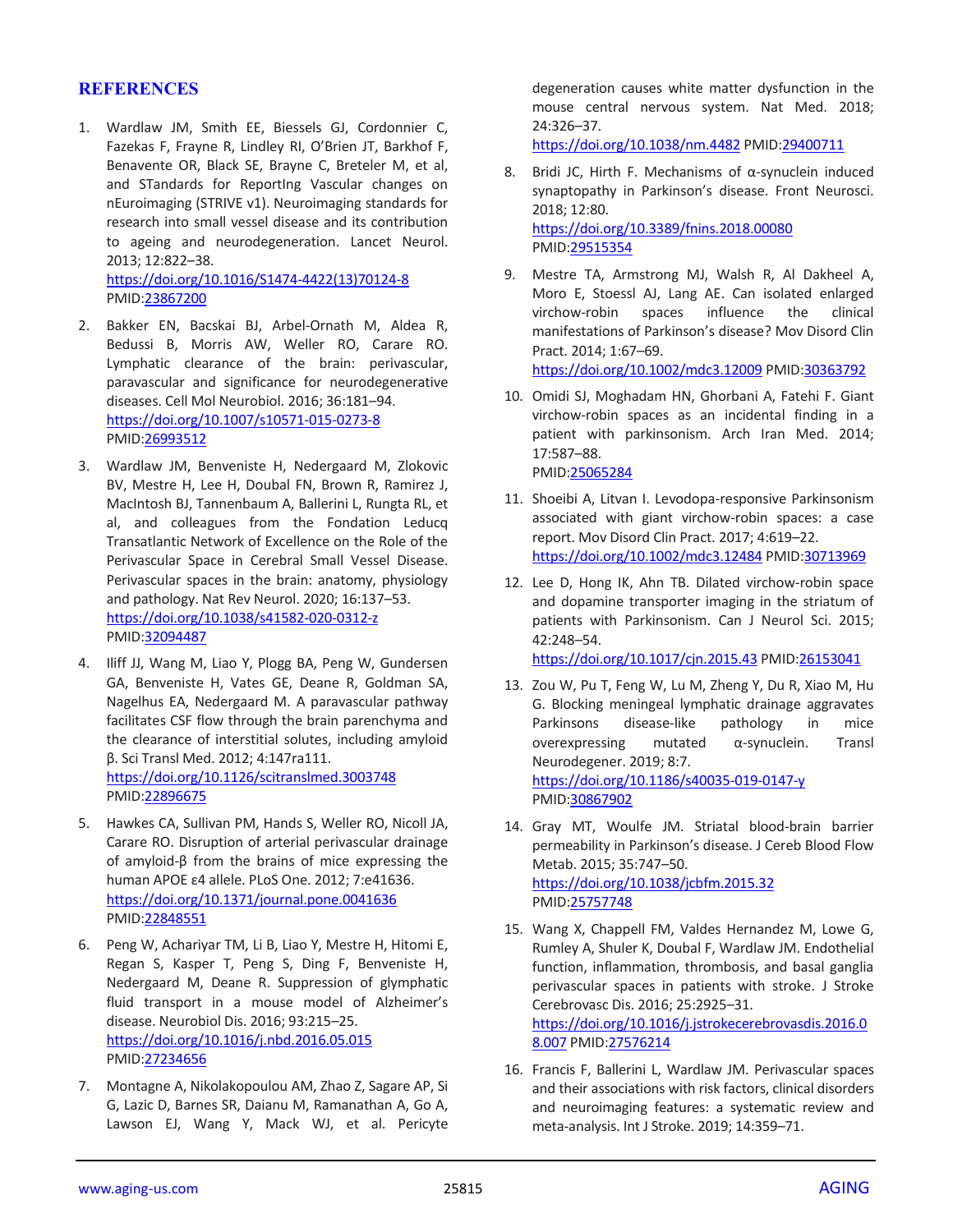<https://doi.org/10.1177/1747493019830321> PMID[:30762496](https://pubmed.ncbi.nlm.nih.gov/30762496)

- 17. Rasmussen MK, Mestre H, Nedergaard M. The glymphatic pathway in neurological disorders. Lancet Neurol. 2018; 17:1016–24. [https://doi.org/10.1016/S1474-4422\(18\)30318-1](https://doi.org/10.1016/S1474-4422(18)30318-1) PMID[:30353860](https://pubmed.ncbi.nlm.nih.gov/30353860)
- 18. Sepehrband F, Barisano G, Sheikh-Bahaei N, Choupan J, Cabeen RP, Crawford MS, Mack WJ, Chui HC, Ringman JM, Toga AW, for the Alzheimer's Disease Neuroimaging Initiative. Alteration of perivascular spaces in early cognitive decline. Neuroscience. 2020. [Epub ahead of print]. <https://doi.org/10.1101/2020.01.30.927350>
- 19. Wennström M, Surova Y, Hall S, Nilsson C, Minthon L, Boström F, Hansson O, Nielsen HM. Low CSF levels of both α-synuclein and the α-synuclein cleaving enzyme neurosin in patients with synucleinopathy. PLoS One. 2013; 8:e53250. <https://doi.org/10.1371/journal.pone.0053250>
	- PMID[:23308173](https://pubmed.ncbi.nlm.nih.gov/23308173)
- 20. Khan U, Porteous L, Hassan A, Markus HS. Risk factor profile of cerebral small vessel disease and its subtypes. J Neurol Neurosurg Psychiatry. 2007; 78:702–06. <https://doi.org/10.1136/jnnp.2006.103549>

PMID[:17210627](https://pubmed.ncbi.nlm.nih.gov/17210627)

- 21. Abbott NJ, Pizzo ME, Preston JE, Janigro D, Thorne RG. The role of brain barriers in fluid movement in the CNS: is there a 'glymphatic' system? Acta Neuropathol. 2018; 135:387–407. <https://doi.org/10.1007/s00401-018-1812-4> PMID[:29428972](https://pubmed.ncbi.nlm.nih.gov/29428972)
- 22. Shi M, Bradner J, Hancock AM, Chung KA, Quinn JF, Peskind ER, Galasko D, Jankovic J, Zabetian CP, Kim HM, Leverenz JB, Montine TJ, Ginghina C, et al. Cerebrospinal fluid biomarkers for Parkinson disease diagnosis and progression. Ann Neurol. 2011; 69:570–80.

<https://doi.org/10.1002/ana.22311> PMID[:21400565](https://pubmed.ncbi.nlm.nih.gov/21400565)

23. Kang JH, Irwin DJ, Chen-Plotkin AS, Siderowf A, Caspell C, Coffey CS, Waligórska T, Taylor P, Pan S, Frasier M, Marek K, Kieburtz K, Jennings D, et al, and Parkinson's Progression Markers Initiative. Association of cerebrospinal fluid β-amyloid 1-42, T-tau, P-tau181, and α-synuclein levels with clinical features of drugnaive patients with early Parkinson disease. JAMA Neurol. 2013; 70:1277–87.

<https://doi.org/10.1001/jamaneurol.2013.3861> PMID[:23979011](https://pubmed.ncbi.nlm.nih.gov/23979011)

24. Hong Z, Shi M, Chung KA, Quinn JF, Peskind ER, Galasko D, Jankovic J, Zabetian CP, Leverenz JB, Baird G,

Montine TJ, Hancock AM, Hwang H, et al. DJ-1 and alpha-synuclein in human cerebrospinal fluid as biomarkers of Parkinson's disease. Brain. 2010; 133:713–26.

<https://doi.org/10.1093/brain/awq008> PMI[D:20157014](https://pubmed.ncbi.nlm.nih.gov/20157014)

- 25. Mollenhauer B, Caspell-Garcia CJ, Coffey CS, Taylor P, Singleton A, Shaw LM, Trojanowski JQ, Frasier M, Simuni T, Iranzo A, Oertel W, Siderowf A, Weintraub D, et al, and PPMI study. Longitudinal analyses of cerebrospinal fluid α-synuclein in prodromal and early Parkinson's disease. Mov Disord. 2019; 34:1354–64. <https://doi.org/10.1002/mds.27806> PMID: 31361367
- 26. Tokuda T, Salem SA, Allsop D, Mizuno T, Nakagawa M, Qureshi MM, Locascio JJ, Schlossmacher MG, El-Agnaf OM. Decreased alpha-synuclein in cerebrospinal fluid of aged individuals and subjects with Parkinson's disease. Biochem Biophys Res Commun. 2006; 349:162–66.

<https://doi.org/10.1016/j.bbrc.2006.08.024> PMI[D:16930553](https://pubmed.ncbi.nlm.nih.gov/16930553)

- 27. Stewart T, Sossi V, Aasly JO, Wszolek ZK, Uitti RJ, Hasegawa K, Yokoyama T, Zabetian CP, Leverenz JB, Stoessl AJ, Wang Y, Ginghina C, Liu C, et al. Phosphorylated α-synuclein in Parkinson's disease: correlation depends on disease severity. Acta Neuropathol Commun. 2015; 3:7. <https://doi.org/10.1186/s40478-015-0185-3> PMI[D:25637461](https://pubmed.ncbi.nlm.nih.gov/25637461)
- 28. Murakami H, Tokuda T, El-Agnaf OM, Ohmichi T, Miki A, Ohashi H, Owan Y, Saito Y, Yano S, Tsukie T, Ikeuchi T, Ono K. Correlated levels of cerebrospinal fluid pathogenic proteins in drug-naïve Parkinson's disease. BMC Neurol. 2019; 19:113. <https://doi.org/10.1186/s12883-019-1346-y>

PMI[D:31164098](https://pubmed.ncbi.nlm.nih.gov/31164098)

- 29. Jack CR Jr, Bennett DA, Blennow K, Carrillo MC, Feldman HH, Frisoni GB, Hampel H, Jagust WJ, Johnson KA, Knopman DS, Petersen RC, Scheltens P, Sperling RA, Dubois B. A/T/N: an unbiased descriptive classification scheme for Alzheimer disease biomarkers. Neurology. 2016; 87:539–47. <https://doi.org/10.1212/WNL.0000000000002923> PMI[D:27371494](https://pubmed.ncbi.nlm.nih.gov/27371494)
- 30. Parnetti L, Gaetani L, Eusebi P, Paciotti S, Hansson O, El-Agnaf O, Mollenhauer B, Blennow K, Calabresi P. CSF and blood biomarkers for Parkinson's disease. Lancet Neurol. 2019; 18:573–86. [https://doi.org/10.1016/S1474-4422\(19\)30024-9](https://doi.org/10.1016/S1474-4422(19)30024-9) PMI[D:30981640](https://pubmed.ncbi.nlm.nih.gov/30981640)
- 31. Saari L, Kivinen K, Gardberg M, Joutsa J, Noponen T, Kaasinen V. Dopamine transporter imaging does not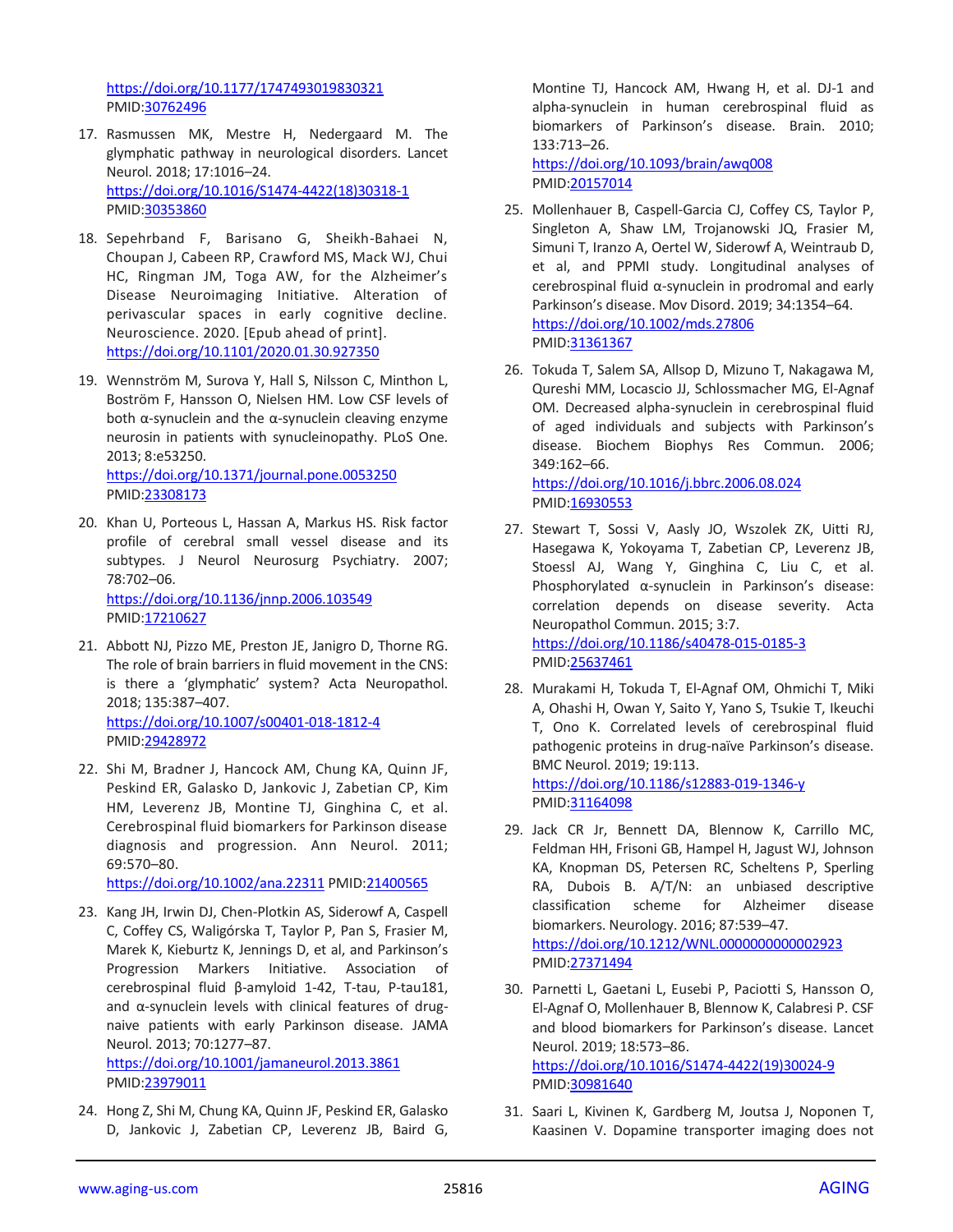predict the number of nigral neurons in Parkinson disease. Neurology. 2017; 88:1461–67. <https://doi.org/10.1212/WNL.0000000000003810> PMID[:28283599](https://pubmed.ncbi.nlm.nih.gov/28283599)

- 32. Schrag A, Spottke A, Quinn NP, Dodel R. Comparative responsiveness of Parkinson's disease scales to change over time. Mov Disord. 2009; 24:813–18. <https://doi.org/10.1002/mds.22438> PMID[:19199355](https://pubmed.ncbi.nlm.nih.gov/19199355)
- 33. Dettori JR. Loss to follow-up. Evid Based Spine Care J. 2011; 2:7–10. <https://doi.org/10.1055/s-0030-1267080> PMID[:22956930](https://pubmed.ncbi.nlm.nih.gov/22956930)
- 34. Maclullich AM, Wardlaw JM, Ferguson KJ, Starr JM, Seckl JR, Deary IJ. Enlarged perivascular spaces are associated with cognitive function in healthy elderly men. J Neurol Neurosurg Psychiatry. 2004; 75:1519–23.

<https://doi.org/10.1136/jnnp.2003.030858> PMID[:15489380](https://pubmed.ncbi.nlm.nih.gov/15489380)

- 35. Passiak BS, Liu D, Kresge HA, Cambronero FE, Pechman KR, Osborn KE, Gifford KA, Hohman TJ, Schrag MS, Davis LT, Jefferson AL. Perivascular spaces contribute to cognition beyond other small vessel disease markers. Neurology. 2019; 92:e1309–21. <https://doi.org/10.1212/WNL.0000000000007124> PMID[:30814324](https://pubmed.ncbi.nlm.nih.gov/30814324)
- 36. Arba F, Quinn TJ, Hankey GJ, Lees KR, Wardlaw JM, Ali M, Inzitari D, and VISTA Collaboration. Enlarged perivascular spaces and cognitive impairment after stroke and transient ischemic attack. Int J Stroke. 2018; 13:47–56. <https://doi.org/10.1177/1747493016666091>

PMID[:27543501](https://pubmed.ncbi.nlm.nih.gov/27543501)

- 37. Baba T, Kikuchi A, Hirayama K, Nishio Y, Hosokai Y, Kanno S, Hasegawa T, Sugeno N, Konno M, Suzuki K, Takahashi S, Fukuda H, Aoki M, et al. Severe olfactory dysfunction is a prodromal symptom of dementia associated with Parkinson's disease: a 3 year longitudinal study. Brain. 2012; 135:161–69. <https://doi.org/10.1093/brain/awr321> PMID[:22287381](https://pubmed.ncbi.nlm.nih.gov/22287381)
- 38. Campabadal A, Uribe C, Segura B, Baggio HC, Abos A, Garcia-Diaz AI, Marti MJ, Valldeoriola F, Compta Y, Bargallo N, Junque C. Brain correlates of progressive olfactory loss in Parkinson's disease. Parkinsonism Relat Disord. 2017; 41:44–50. <https://doi.org/10.1016/j.parkreldis.2017.05.005> PMID[:28522171](https://pubmed.ncbi.nlm.nih.gov/28522171)
- 39. Huijts M, Duits A, Staals J, Kroon AA, de Leeuw PW, van Oostenbrugge RJ. Basal ganglia enlarged perivascular spaces are linked to cognitive function in patients with

cerebral small vessel disease. Curr Neurovasc Res. 2014; 11:136–41.

<https://doi.org/10.2174/1567202611666140310102248> PMI[D:24606607](https://pubmed.ncbi.nlm.nih.gov/24606607)

- 40. Ding J, Sigurðsson S, Jónsson PV, Eiriksdottir G, Charidimou A, Lopez OL, van Buchem MA, Guðnason V, Launer LJ. Large Perivascular Spaces Visible on Magnetic Resonance Imaging, Cerebral Small Vessel Disease Progression, and Risk of Dementia: The Age, Gene/Environment Susceptibility-Reykjavik Study. JAMA Neurol. 2017; 74:1105–1112. <https://doi.org/10.1001/jamaneurol.2017.1397> PMI[D:28715552](https://pubmed.ncbi.nlm.nih.gov/28715552)
- 41. van Schouwenburg MR, den Ouden HE, Cools R. The human basal ganglia modulate frontal-posterior connectivity during attention shifting. J Neurosci. 2010; 30:9910–18. <https://doi.org/10.1523/JNEUROSCI.1111-10.2010> PMI[D:20660273](https://pubmed.ncbi.nlm.nih.gov/20660273)
- 42. van Schouwenburg MR, den Ouden HE, Cools R. Selective attentional enhancement and inhibition of fronto-posterior connectivity by the basal ganglia during attention switching. Cereb Cortex. 2015; 25:1527–34. <https://doi.org/10.1093/cercor/bht345>

PMI[D:24343891](https://pubmed.ncbi.nlm.nih.gov/24343891)

43. Potter GM, Chappell FM, Morris Z, Wardlaw JM. Cerebral perivascular spaces visible on magnetic resonance imaging: development of a qualitative rating scale and its observer reliability. Cerebrovasc Dis. 2015; 39:224–31.

<https://doi.org/10.1159/000375153> PMID[:25823458](https://pubmed.ncbi.nlm.nih.gov/25823458)

44. Braak H, Del Tredici K, Rüb U, de Vos RA, Jansen Steur EN, Braak E. Staging of brain pathology related to sporadic Parkinson's disease. Neurobiol Aging. 2003; 24:197–211. [https://doi.org/10.1016/s0197-4580\(02\)00065-9](https://doi.org/10.1016/s0197-4580(02)00065-9) PMI[D:12498954](https://pubmed.ncbi.nlm.nih.gov/12498954)

45. Martinez-Ramirez S, Pontes-Neto OM, Dumas AP, Auriel E, Halpin A, Quimby M, Gurol ME, Greenberg SM, Viswanathan A. Topography of dilated perivascular spaces in subjects from a memory clinic cohort. Neurology. 2013; 80:1551–56. <https://doi.org/10.1212/WNL.0b013e31828f1876> PMI[D:23553482](https://pubmed.ncbi.nlm.nih.gov/23553482)

46. Charidimou A, Meegahage R, Fox Z, Peeters A, Vandermeeren Y, Laloux P, Baron JC, Jäger HR, Werring DJ. Enlarged perivascular spaces as a marker of underlying arteriopathy in intracerebral haemorrhage: a multicentre MRI cohort study. J Neurol Neurosurg Psychiatry. 2013; 84:624–29. <https://doi.org/10.1136/jnnp-2012-304434> PMI[D:23412074](https://pubmed.ncbi.nlm.nih.gov/23412074)